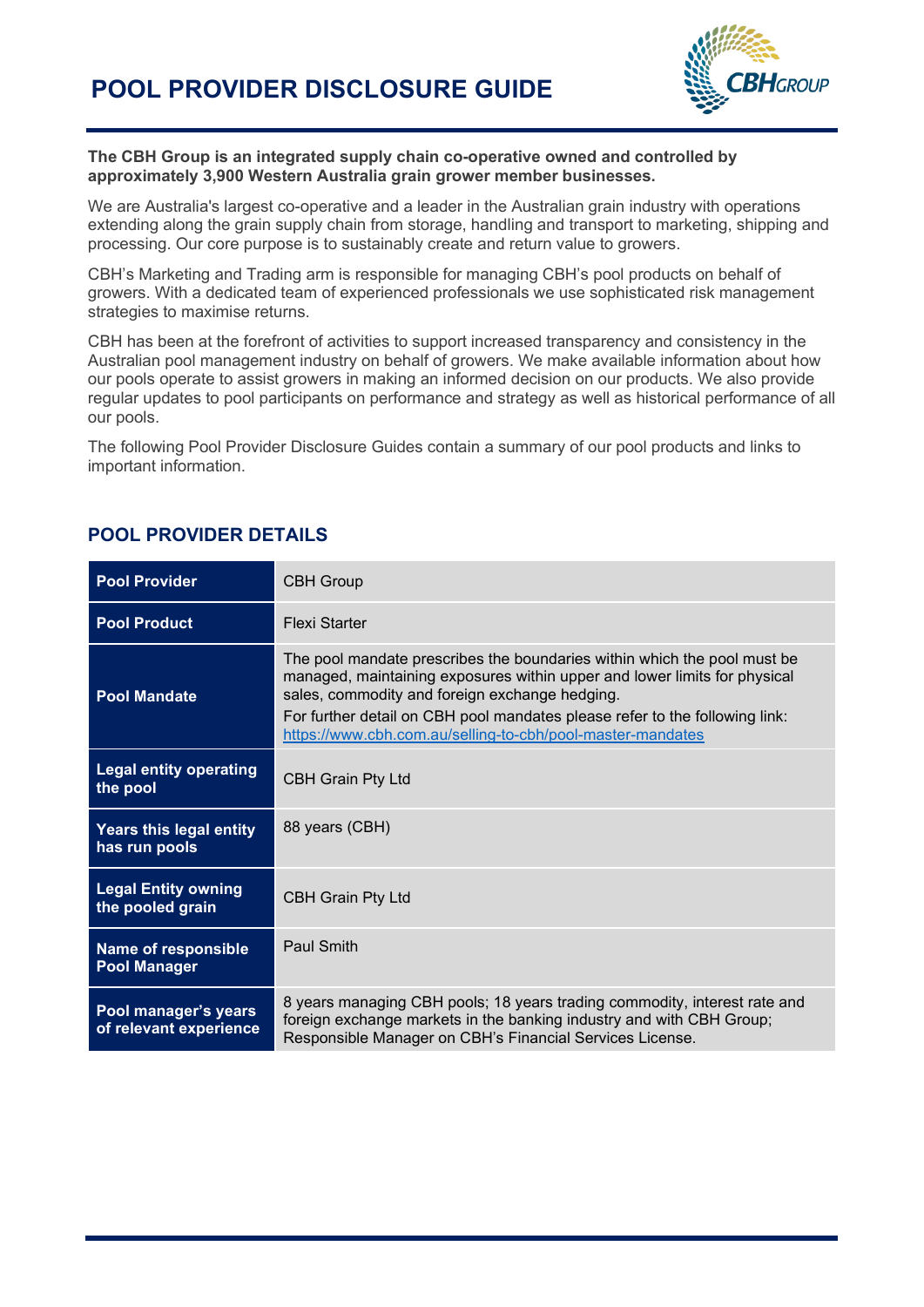# **POOL PRODUCT DETAILS**

| <b>Pool Objective</b>                         | The objective of the Flexi Starter is to deliver an above average return using<br>active trading strategies.                                               |
|-----------------------------------------------|------------------------------------------------------------------------------------------------------------------------------------------------------------|
| Period open for<br>deliveries/contracts       | Open for contracting: Seasonally dependent at pool manager's discretion<br><b>Deliveries: At harvest</b>                                                   |
| <b>Length of pool</b>                         | No set timeframe – but as a guideline typically open for contracting June pre-<br>harvest, and finalises April post-harvest                                |
| Area where pool is<br>offered                 | $WA - all zones$                                                                                                                                           |
| <b>Commodities/Grades</b><br>accepted         | Wheat - all grades accepted                                                                                                                                |
| <b>Hedging tools used (if</b><br>any)         | Commodity and Foreign Exchange derivatives and options                                                                                                     |
| <b>Payment options</b>                        | Advance; Harvest or Flexi Loan; Distribution; Deferred                                                                                                     |
| Fees charged by the<br>pool manager           | <b>Overhead Cost Recovery:</b> typically \$4-5 per tonne (variable)<br>Management Fee: 1.00% of final pool return                                          |
| <b>When will Final Audit</b><br>be Completed? | Within 6 months of final pool payments being made to growers. Audit<br>statements available on our website:<br>https://www.cbh.com.au/selling-to-cbh/pools |

## **OTHER DETAILS**

| Will the pool be<br>offered according to<br>the GTA operating<br>standard for pool<br>providers? | <b>Yes</b> | CBH supports transparency and has been actively involved in the GTA<br>initiative towards increasing transparency and consistency in the pools<br>management industry. |
|--------------------------------------------------------------------------------------------------|------------|------------------------------------------------------------------------------------------------------------------------------------------------------------------------|
| Does the pool provide<br>participants with an<br><b>Estimated Pool Return</b><br>$(EPR^*)$ ?     | Yes        | Via Fact Sheets and the Pool Calculator on the website:<br>https://www.cbh.com.au/selling-to-cbh/pools                                                                 |
| Does the pool provide<br>participants with an<br><b>Estimated Silo Return</b><br>$(ESR*)$ ?      | Yes        | Via the Pool Calculator on the website:<br>https://www.cbh.com.au/selling-to-cbh/pools                                                                                 |
| Does the pool provide<br>participants with a<br><b>Final Pool Return</b><br>$(FPR*)$ ?           | Yes        | Via Fact Sheets and the Pool Calculator on the website:<br>https://www.cbh.com.au/selling-to-cbh/pools                                                                 |
| Does the pool provide<br>participants with a<br><b>Final Silo Return</b><br>$(FSR^*)$ ?          | Yes        | Via the Pool Calculator on the website:<br>https://www.cbh.com.au/selling-to-cbh/pools                                                                                 |
| Does the Pool provide                                                                            | No         | Any form of Guaranteed Pool Return involves the purchase of protective                                                                                                 |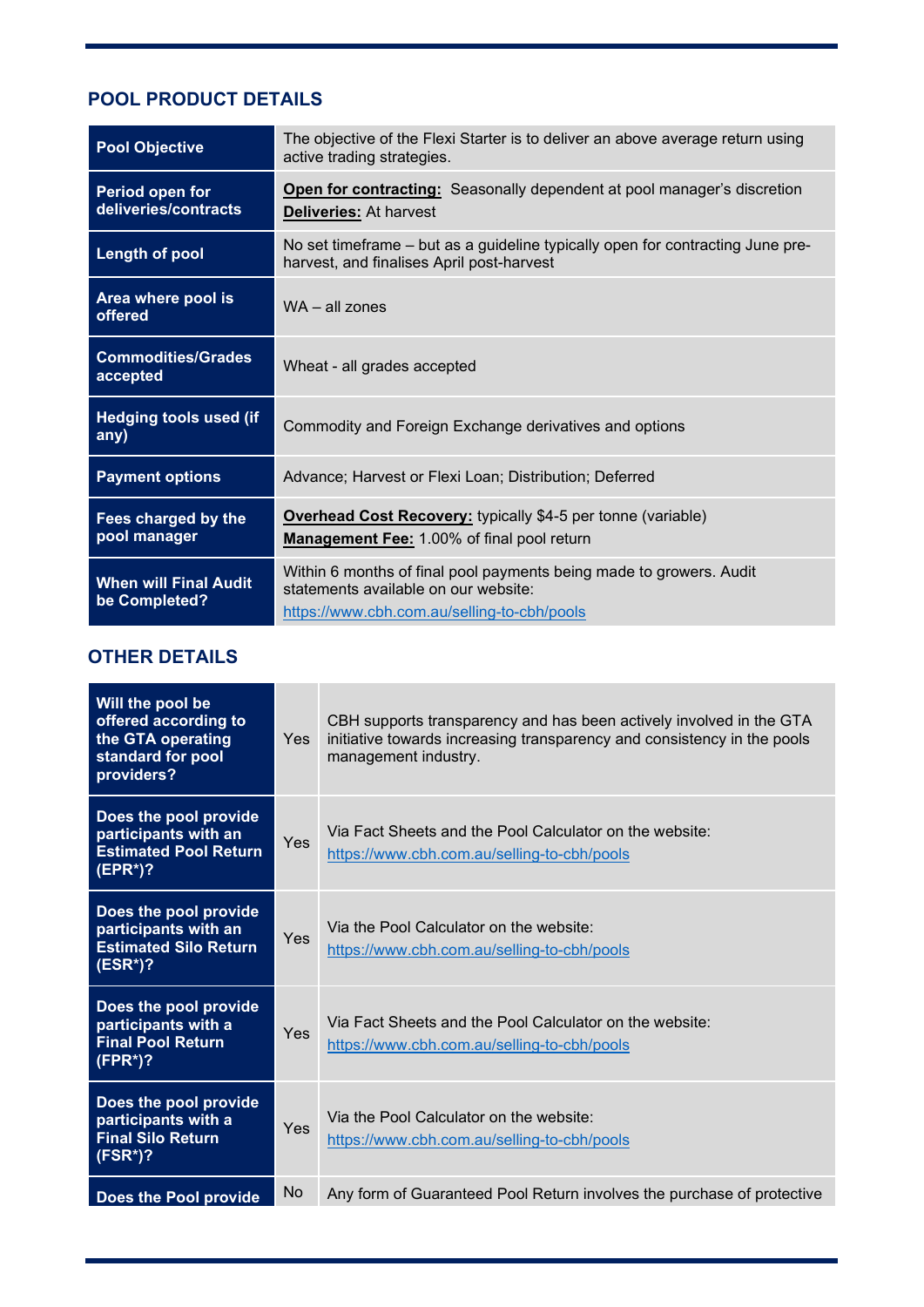| a Guaranteed Pool<br>Return (GPR*)?                                                       |            | structures at a cost to pool participants. CBH prefers to utilise these<br>strategies only as necessary, rather than incur costs to provide a GPR<br>which may not be required.                                                                                                                                                                                                                                                                                                                                                                                                                                                                                                                                                                                                                                                                                                                                                                                                                                              |
|-------------------------------------------------------------------------------------------|------------|------------------------------------------------------------------------------------------------------------------------------------------------------------------------------------------------------------------------------------------------------------------------------------------------------------------------------------------------------------------------------------------------------------------------------------------------------------------------------------------------------------------------------------------------------------------------------------------------------------------------------------------------------------------------------------------------------------------------------------------------------------------------------------------------------------------------------------------------------------------------------------------------------------------------------------------------------------------------------------------------------------------------------|
| Does the Pool provide<br>an Underwritten Pool<br>Return (UPR*)?                           | <b>Yes</b> | CBH offers optional underwriting on Advance and Loan payments. A<br>grower can elect to have their payment underwritten at a cost of \$1.90<br>per tonne.                                                                                                                                                                                                                                                                                                                                                                                                                                                                                                                                                                                                                                                                                                                                                                                                                                                                    |
| Is there a potential for<br>conflict between the<br>pool manager and<br>related entities? | Yes        | CBH Grain Pty Ltd trades its own balance sheet and operates pools on<br>behalf of growers which gives rise to potential conflicts of interest. To<br>address this:<br>• CBH has strict internal controls and policies which are governed by<br>the CBH Board of Directors and monitored by various internal risk<br>and audit committees to ensure our pool products are managed as<br>mandated.<br>• CBH pool products are managed separately to our cash trading<br>activities, with different reporting lines and clear mandates to deliver<br>the best possible outcomes for our pool products.<br>• All pool products are managed as separate seasonal business units,<br>with segregated stock management and a separate general ledger to<br>cash trading activities.<br>• CBH operates different accounts with the respective bulk-handlers<br>for all pool products to ensure pool stocks can be accounted<br>separately to other business operations.<br>• CBH pools are externally audited prior to finalisation. |
| Are the pool assets<br>owned in a separate<br>entity from the pool<br>manager's assets?   | <b>No</b>  | When a grower nominates grain to a CBH pool, title transfers to CBH<br>Grain Pty Ltd, a wholly owned subsidiary of CBH Group. CBH Grain Pty<br>Ltd is the custodian of these tonnes, and subsequent equity, until such<br>time as final equity is returned to the grower.<br>See above for comments on how we segregate pool assets from other<br>business activities.                                                                                                                                                                                                                                                                                                                                                                                                                                                                                                                                                                                                                                                       |
| Are the pool activities<br>conducted separately<br>from the pool<br>managers activities?  | Yes        | See above for comments on how we segregate pool activities and<br>controls from other business activities.                                                                                                                                                                                                                                                                                                                                                                                                                                                                                                                                                                                                                                                                                                                                                                                                                                                                                                                   |

| Items marked with an * are Defined Terms. |
|-------------------------------------------|
|-------------------------------------------|

### **DEFINED TERMS**

| <b>Estimated Pool Return</b><br>(EPR) | Means an estimate of the <b>Pool Return</b> in \$A/t exclusive of GST provided by<br>the Pool Provider to Pool Participants.<br>The EPR must also be quoted at Track or track equivalent level for East Coast<br>and SA or FIS for WA and net of all costs, management fees, any other fees<br>(including estimates of any costs and fees) where possible, otherwise explicitly<br>define what costs, fees and charges are included and excluded in the<br>published figure. |
|---------------------------------------|------------------------------------------------------------------------------------------------------------------------------------------------------------------------------------------------------------------------------------------------------------------------------------------------------------------------------------------------------------------------------------------------------------------------------------------------------------------------------|
| <b>Estimated Silo Return</b><br>(ESR) | Means an <b>Estimated Pool Return</b> quoted at up country silo level. It shall be<br>the EPR (ie quoted at Track level on East Coast/SA, or FIS level in WA) less<br>the applicable freight and any other costs for the respective silo.                                                                                                                                                                                                                                    |
| <b>Final Pool Return</b><br>(FPR)     | Means a final Pool Return in \$A/t excl of GST provided by the Pool Provider<br>to Pool Participants.<br>The FPR must also be quoted at Track or track equivalent level for East Coast<br>and SA or FIS for WA and net of all costs, management fees, any other fees<br>(including estimates of any costs and fees) where possible, otherwise explicitly<br>define what costs, fees and charges are included and excluded in the                                             |